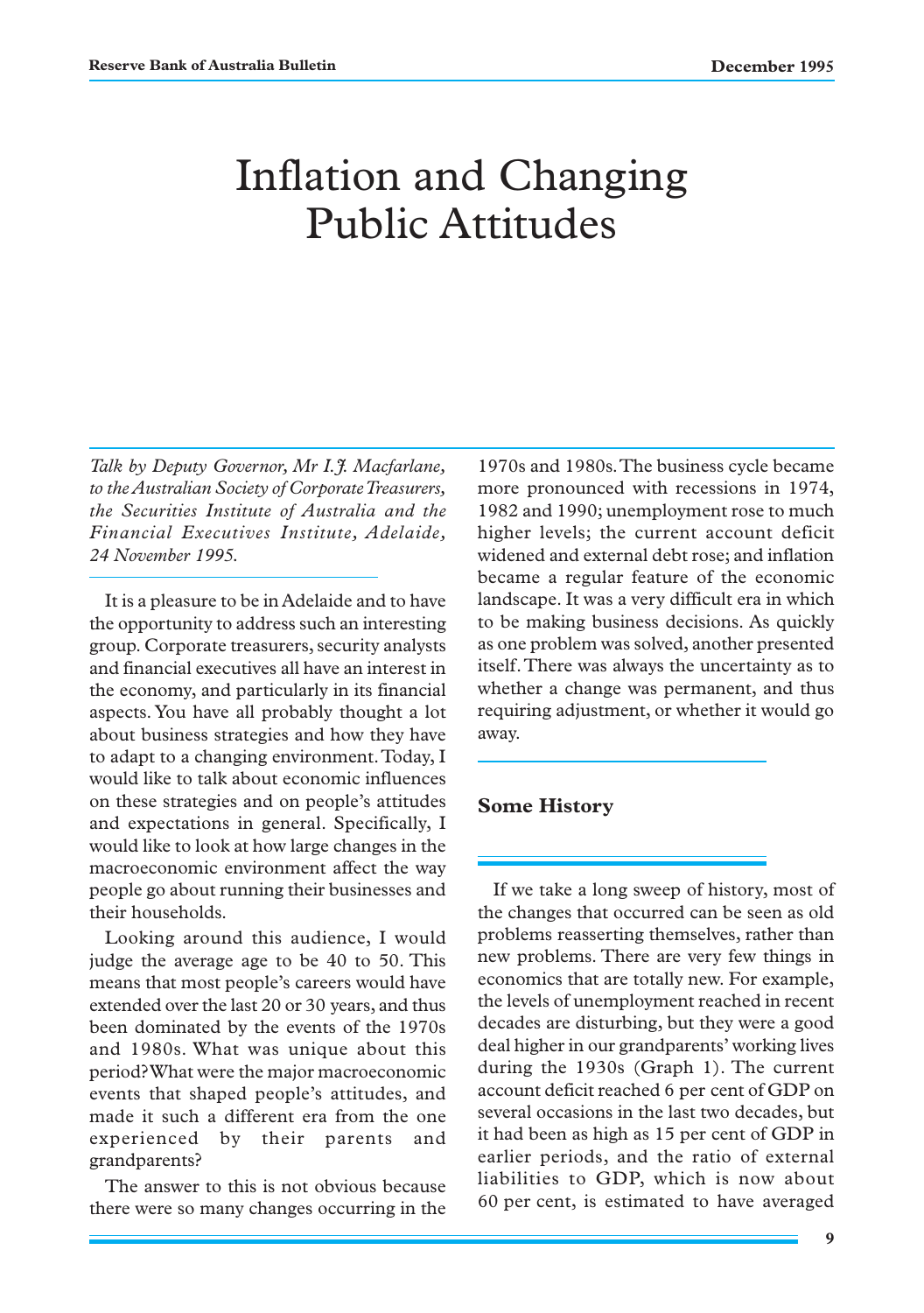### **Graph 1**



130 per cent in the 1930s (Graphs 2 and 3). The point of these historical comparisons is to show that we had always lived with economic uncertainty – the risk of an economic contraction, widespread business failures and sharp changes in our external trading conditions.

It is only when we come to inflation that we find something which is truly unprecedented. Economic historians have been able to construct measures of the price level for countries going back many centuries. I have reproduced one here for the United Kingdom going back to 1600 (Graph 4). The thing that stands out is that, except for the period around 1800 when the Napoleonic wars were taking place, the first 350 years were characterised by an approximately stable price level; that is, the average rate of inflation was zero. In Australia's case, we can only go back to about 1850, but a similar picture emerges (Graph 5). The price level in the 1940s was about the same as it had been in the 1850s. In individual years, there were some significant positive rates of inflation, but in other years there were negative ones. Over the first 90 years shown in the graph, the average rate of inflation was approximately zero.

When we come to the post-World War II period, the picture changes. For the first time,







we enter an era where inflation is positive in virtually every year.<sup>1</sup> This is true not just for Australia but for all countries.

Some changes in attitudes started to emerge in the first two decades after the Second World War, but the changes were not large. Although inflation was positive year in and year out, it was generally rather low and did not have a significant impact on business decisions.<sup>2</sup> In the 1970s, that all started to change. Inflation in most countries reached double digits, and averaged somewhere near that for a decade or more. It was in this period that attitudes started

- 1. The only year in the last 50 years where inflation was negative in Australia was 1961.
- 2. To quote Chairman Greenspan's words, it was low enough that it did not 'materially enter business and household financial decisions' and 'inflation expectations were essentially negligible'.

**10**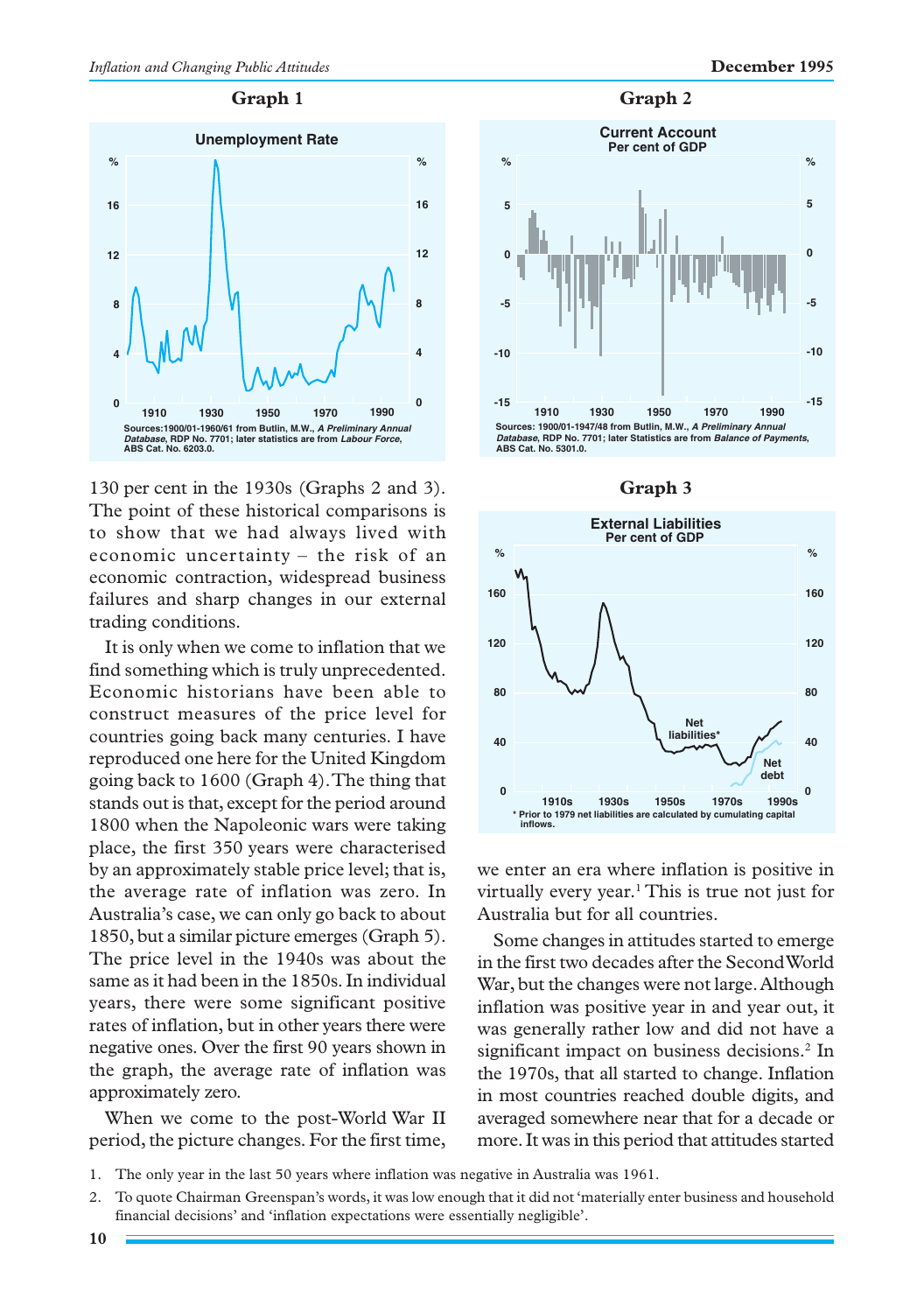### **Graph 4**



|--|--|



to change very sharply, and an inflationary mentality emerged in a number of ways.

Businesses and households became more prepared to take risks in the sense of over-extending their budgets to buy assets. They did this because moderate to high inflation meant that asset prices nearly always rose. They were less inclined to be frugal, to save and to invest in such old-fashioned channels as bank deposits, bonds and other interest-bearing assets. There seemed to be more risks in delaying the purchase of an asset, such as a house, than in buying it before it could be comfortably afforded. Businesses and households came to rely more on debt,

and high gearing was regarded as a sign of being financially astute rather than reckless. Lenders were reluctant to commit for anything other than short periods so financial contracts shortened, as did wage contracts.

Ultimately, high inflation had to be brought down, and we saw this happen in country after country over the past decade. For some, such as the United States and Germany, it happened in the mid 1980s; for others, such as Australia and New Zealand, it occurred in about 1990. The process was not a pleasant one, and in each country it involved periods of extremely high interest rates and ultimately an economic recession. It would have been better if someone had found a way to bring inflation down without those accompaniments, but no-one has.

### **The Present Low Inflation World**

We are now back in a world where low inflation is the norm. The average inflation rate among OECD countries is lower than for most of the 1960s, and there is very little dispersion around this average. We are effectively in a world of 2 to 3 per cent inflation and there is every prospect of it oscillating around this average level for the foreseeable future. Australia has shared in this experience, and over the most recent five years – that is, in the five years to the September quarter 1995 – underlying inflation has averaged 2.7 per cent (headline inflation is a shade lower).

Partly because of a desire to 'lock in' our own low inflation rate, and partly in recognition of this fundamental change in the world economy, the Reserve Bank of Australia moved a couple of years ago to introduce an 'inflation target'. Under this, we aim to achieve an average underlying inflation rate of somewhere between 2 and 3 per cent over the medium term. This does not mean we will always be within the 2 to 3 per cent range, but that when we look back after a number of years we should see an average inflation rate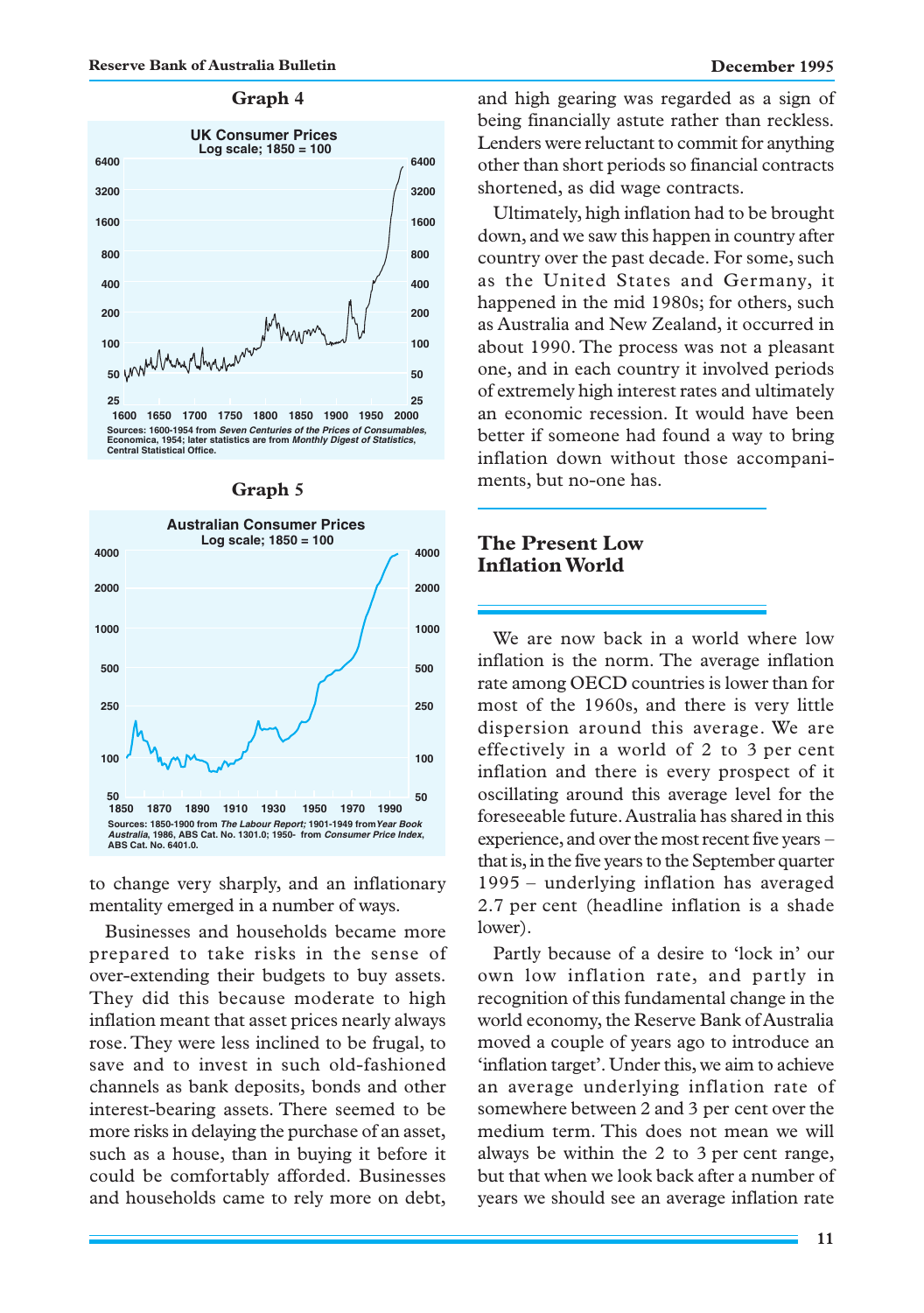| Per cent per annum $\star$ |      |                                                |      |               |                              |  |  |
|----------------------------|------|------------------------------------------------|------|---------------|------------------------------|--|--|
|                            | 1980 | 5-year annual average to Sep. quarter:<br>1985 | 1990 | 1995          | Year-to-Sep.<br>quarter 1995 |  |  |
| Australia                  | 9.1  | 8.2                                            | 7.3  | 2.7           | 3.1                          |  |  |
| Austria                    | 5.3  | 4.7                                            | 2.4  | 3.2           | 2.3                          |  |  |
| Belgium                    | 6.3  | 7.0                                            | 2.1  | 2.5           | 1.3                          |  |  |
| Canada                     | 8.7  | 7.2                                            | 4.4  | 2.2           | 2.4                          |  |  |
| Denmark                    | 10.4 | 7.6                                            | 4.0  | 1.9           | 1.7                          |  |  |
| Finland                    | 10.6 | 8.4                                            | 5.0  | $2.2^{\circ}$ | 0.5                          |  |  |
| France                     | 10.6 | 9.4                                            | 3.0  | 2.2           | 1.6                          |  |  |
| Germany                    | 4.0  | 3.7                                            | 1.4  | 3.6           | 1.7                          |  |  |
| Ireland                    | 14.5 | 11.9                                           | 3.2  | 2.5           | 2.4                          |  |  |
| Italy                      | 17.1 | 13.7                                           | 5.6  | 5.1           | 5.8                          |  |  |
| Japan                      | 6.7  | 2.6                                            | 1.3  | 1.3           | $-0.2$                       |  |  |
| Luxembourg                 | 6.0  | 7.1                                            | 1.6  | 2.8           | 1.7                          |  |  |
| <b>Netherlands</b>         | 5.9  | 4.0                                            | 0.8  | 2.6           | 1.3                          |  |  |
| New Zealand                | 14.9 | 12.1                                           | 9.1  | 2.3           | 2.0                          |  |  |
| Norway                     | 8.4  | 8.8                                            | 6.2  | 2.3           | 2.1                          |  |  |
| Portugal                   | 22.0 | 23.1                                           | 11.5 | 7.0           | 3.9                          |  |  |
| Spain                      | 18.5 | 11.9                                           | 6.5  | 5.0           | 4.3                          |  |  |
| Sweden                     | 10.3 | 8.9                                            | 6.4  | 3.9           | 2.1                          |  |  |
| Switzerland                | 2.4  | 4.1                                            | 2.6  | 3.1           | 2.0                          |  |  |
| United Kingdom             | 13.7 | 6.8                                            | 5.3  | 3.7           | 2.9                          |  |  |
| <b>United States</b>       | 8.9  | 5.3                                            | 4.0  | 3.0           | 2.5                          |  |  |
| Average                    | 7.6  | 5.0                                            | 3.2  | 2.7           | 2.0                          |  |  |

**Table 1: OECD Inflation**

OECD CPI data, except for Australia, New Zealand (after 1990) and the United Kingdom where underlying measures have been used.

of 2-point-something. This is not an overly ambitious target by current world standards; about two-thirds of OECD countries are presently achieving it (Table 1). It represents a broad measure of world best practice and, as in so many other economic areas, there is no reason why Australia should settle for any less than the world standard.

## **Business and Household Attitudes**

With five years of low inflation behind us, it is interesting to look around and see whether businesses and households have made any major adjustments away from the behaviour that they learnt in the 1970s and 1980s. I think if we look closely we will see that there have been some important changes, although they have not been as complete as some of us would wish.

• Businesses have made a major shift in their financing strategies in the direction of relying much less on debt and more on equity; gearing ratios have fallen appreciably. At the same time, they have become disinclined to build up their balance sheets by making acquisitions in industries outside their areas of expertise. An acquisition would not be ruled out – either domestically or offshore – but businesses look much more carefully at its price and its fit with their overall business than formerly.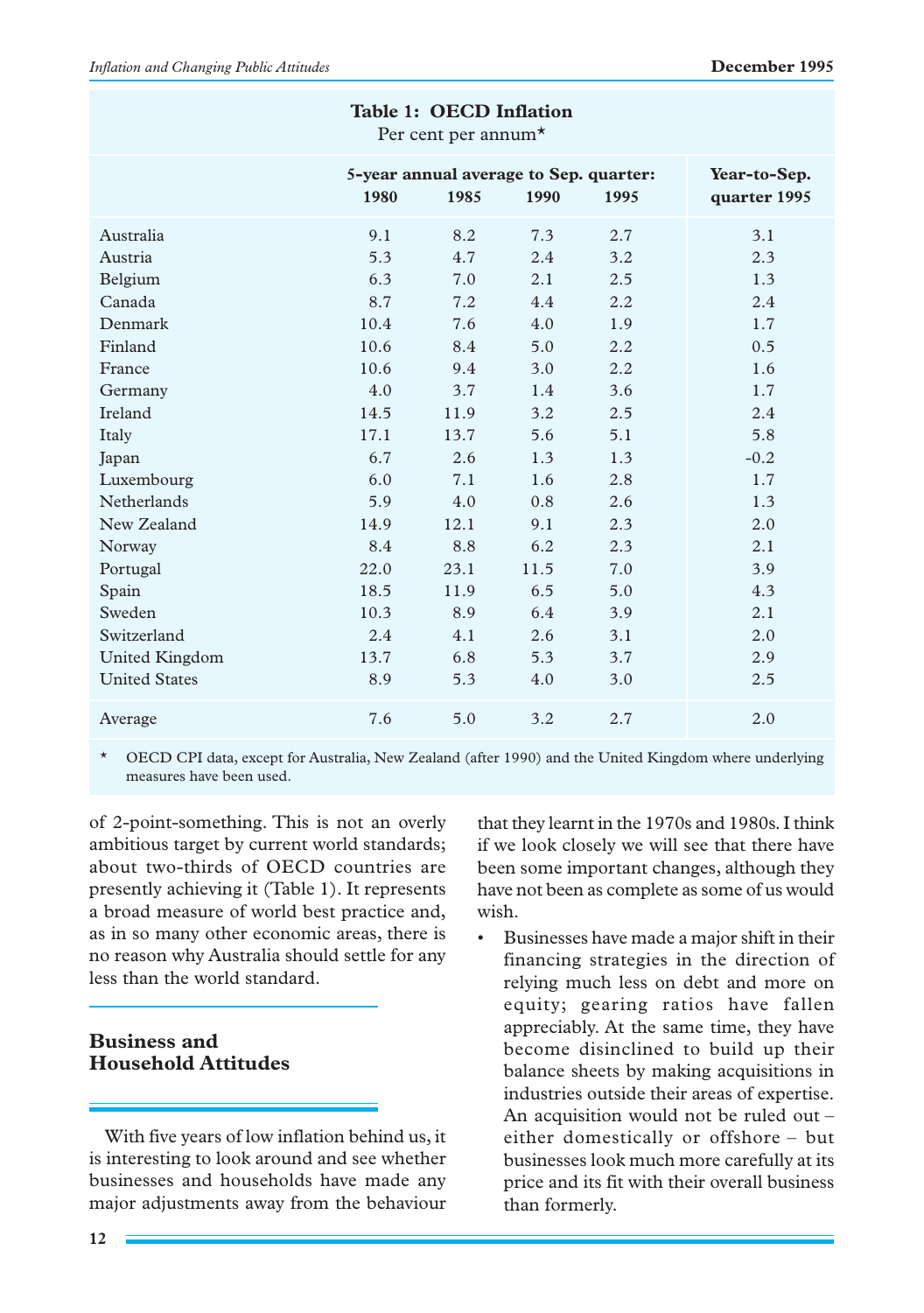- Businesses have also become much more cost conscious. They now see cost control and efficiency as more important ways of building a sustainable business, and place less emphasis on increasing scale through debt-financed acquisition or expansion.
- Households and businesses are adopting a longer time horizon in their financing decisions. The best example of this is the re-emergence of fixed-interest borrowing for housing mortgages, which now accounts for 16 per cent of new mortgages. Under these loans, interest is typically fixed for three years, in contrast to the standard variable-rate loan where the interest rate can change a number of times each year.
- In wage setting, there has been a return to multi-year wage bargaining with two-year agreements quite common and some of three years or more. There has also been a move away from explicit indexation in wage settlements, although cost of living considerations are not excluded entirely. It is not very long ago that Australian wage setting was characterised by extreme shorttermism in the form of quarterly national wage cases based on indexation principles.
- There is evidence from surveys of price expectations, from the bond market and from the price forecasts of business economists that expectations of future inflation are about half what they were in the 1980s.

The above list is quite encouraging, particularly as these developments took place within the space of a few years. It took about 15 years for the earlier inflation-based attitudes to reach their full development, so we should not expect to be able to turn things around very quickly. There will still inevitably be some entrenched attitudes and expectations that will take longer to change.

One such attitude concerned the return that businesses were expecting on investment. When asked what hurdle rates of return they required, many businesses nominated the same high rates that they had required in the past, such as 15 per cent or more after tax return on equity. If this was the right rate when inflation was 8 or 9 per cent, it must clearly be too high in a world where inflation was 2 or 3 per cent. For a time it looked as though the higher hurdle rates implied by this attitude might be holding back investment in plant and equipment. The recent strength in this sector suggests that this difficulty has now been overcome.

Another such attitude concerns wage bargaining, where, after several years of low wage increases, there has been a pick-up over the past 12 months. Most enterprise bargains are now incorporating annualised increases of around 5 per cent. As a result, ordinary-time earnings are running at 5 per cent, with those in the private sector (including executive salaries) running at 6 per cent. Clearly, these will have to come down as they are inconsistent with the low-inflationary world we now live in. A stronger exchange rate, or some squeezing of profit margins, would help to cushion final product prices temporarily from higher labour costs, but on-going wage increases of 5 per cent or more would not be consistent with holding inflation to an average of between 2 and 3 per cent.

A third area where inflationary preferences are dying slowly is housing. A number of recent reports suggest that there is a lot of dissatisfaction with the present economic recovery because house prices are not rising. The implication is that many people regard rising house prices as a necessary pre-condition for them to feel an improvement in their economic well-being. These uneasy feelings have been fuelled by other reports suggesting that house prices are falling and that the British phenomenon of 'negative equity' is becoming apparent in Australia. I would like to make a few comments on these reports, starting with the facts, and then moving onto more general issues.

It is true that house prices generally have not risen much during the present recovery (Graph 6). It has been a low-inflation recovery and one consequence has been relatively stable house prices.3 While house prices will no

<sup>3.</sup> For a fuller account of recent developments, see 'Trends in the Housing Sector', Reserve Bank of Australia *Bulletin*, September 1995.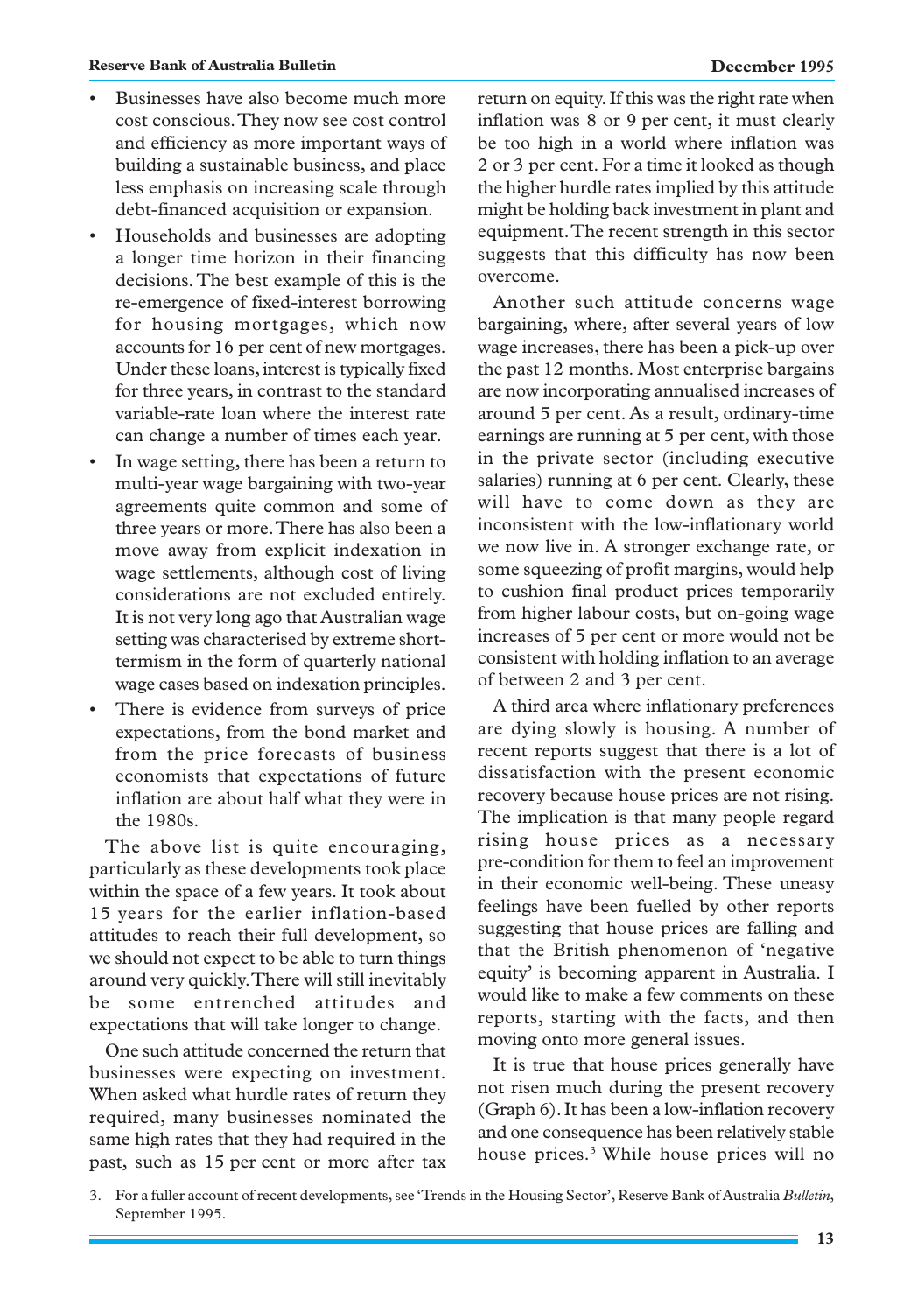

doubt keep up with, or exceed, inflation in the long run, there are bound to be periods when they do not. In a low-inflation environment, periods of stable house prices will probably be more common, but even in earlier years there were periods as flat as the present, e.g. between 1982 and 1986. When it comes to falling prices, however, there is not much evidence at the national or State level. It is only if you get down to the local area level that there are figures suggesting falls, and these are mainly in certain areas such as parts of southern Queensland and Canberra which had shown noticeable rises a few years earlier. It is possible in some individual cases that the fall was large enough to exceed the owners' equity, but they would be rare.

On the more general issue, why are people dissatisfied with stable house prices? Why do they prefer rising prices, or even rapidly rising prices? In large part, it is presumably because of the increase in their wealth as the equity in their homes rise. The increase is particularly marked in the cases where the asset is geared, i.e. where the owners still have a mortgage. This gives people an increased feeling of security. To some extent, this is understandable from the point of view of the individual home owner, particularly as it is usually accompanied by a general rise in inflation which results in the additional windfall of the real value of debt being reduced.

But it is a mistake to assume that this represents the whole of the story. For a start, the enhanced wealth is in a form which is unlikely to be realised – how many of us sell our house and live in something of lower quality in order to 'cash in' the higher wealth for use on some other form of expenditure? Moreover, even if it turns out that, in the future, the spread of 'home equity' type loans allows more household wealth to be realised, without actually selling the asset (which itself raises some serious questions of the allocation of savings), there is still a problem. While periods of quite strong increase in house prices make the present owners of housing richer, they also make those next in the queue poorer. The increase in wealth that house owners receive from higher prices is really a transfer from those newly entering the market, or aspiring to do so.

There are significant inter-generational implications here. Who are these new aspirants? They are the new households, those formerly renting, often with young children, and immigrants. In many instances, these are the children of the older, now-enriched, property-owning group. It is not too much of an exaggeration to suggest that a significant rise in the real price of housing, in effect, makes some people better off at the expense of their children.

That is not to suggest that house prices should never rise. In an environment in which inflation is low and stable, where people's financing decisions are not infected by the inflationary mentality, and interest rates are low, there will most likely be some gentle rise in house prices. However, in a stable environment such as this – and such as we presently find in Australia – the system is much more likely to work well, and inter-generational equity is likely to prevail.

It is just possible, of course, that through inheritances and so on, these inter-generational issues can be handled whatever the course of housing prices may be. But that seems an improbable solution, even with goodwill on the part of the older generation. More likely, whenever real house